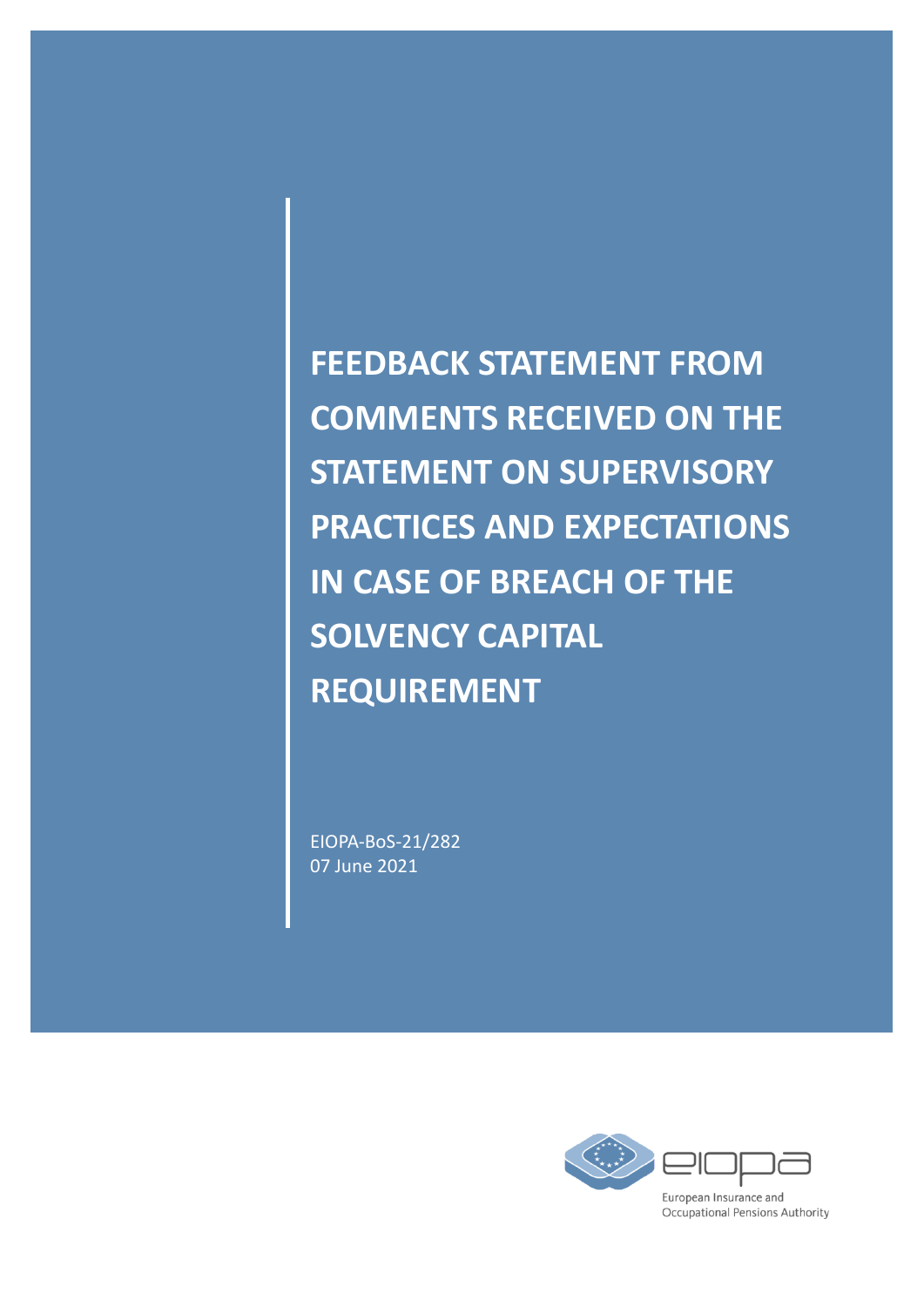### **Introduction**

EIOPA would like to thank all the participants of the public consultation for their comments on the draft Statement on supervisory practices and expectations in case of breach of the Solvency Capital Requirement.

The input received provided important guidance for EIOPA to finalise the Supervisory statement. All of the comments submitted were given careful consideration by EIOPA. The individual comments received and EIOPA's response to them are published as a separate document.

# **Aim and rationale of the Supervisory statement**

The Supervisory statement aims to enhance supervisory convergence by focussing on the application of supervisory ladder as set out in the Delegated Regulation (Commission Delegated Regulation (EU) 2015/35), in particular addressing the recovery plan required in case of breach of the  $SCR<sup>1</sup>$ .

The statement is addressed to the national supervisory authorities and is developed to be applicable in any circumstance. However, one specific paragraph is included addressing supervisory expectations on recovery plans to be developed in the context of the Covid-19 pandemic.

The Supervisory statement does not add any new requirements or create administrative burden. Given the fact that the ongoing uncertainty (or similar future events) could lead to breaches of SCR in the future, the guidance included in the statement should promote the convergence of national supervisory practices also to ensure consistency in the way the recovery plans are developed, assessed and approved.

In this spirit the guidance included doesn't preclude the supervisory authorities from triggering a supervisory dialogue with undertakings at any time if it is deemed appropriate considering the risk-based approach.

### **Main comments received and how EIOPA addressed them**

### Legal hook

The majority of the stakeholders expressed doubts regarding the addressee of this supervisory statement due to the reference made also to insurance and reinsurance undertakings within the document.

EIOPA is underlining thathat the Supervisory Statement is based on Directive 2009/138/EC (Solvency II) and is addressed to the competent authorities with the aim to foster supervisory convergence in the area of the application of supervisory ladder. Indeed, there are a number of additional clarifications in the area of the

 $\overline{a}$ <sup>1</sup> The cases of exceptional adverse situation and the extension of recovery period under Article 138(4) of Solvency II are out of the scope of this Supervisory Statement.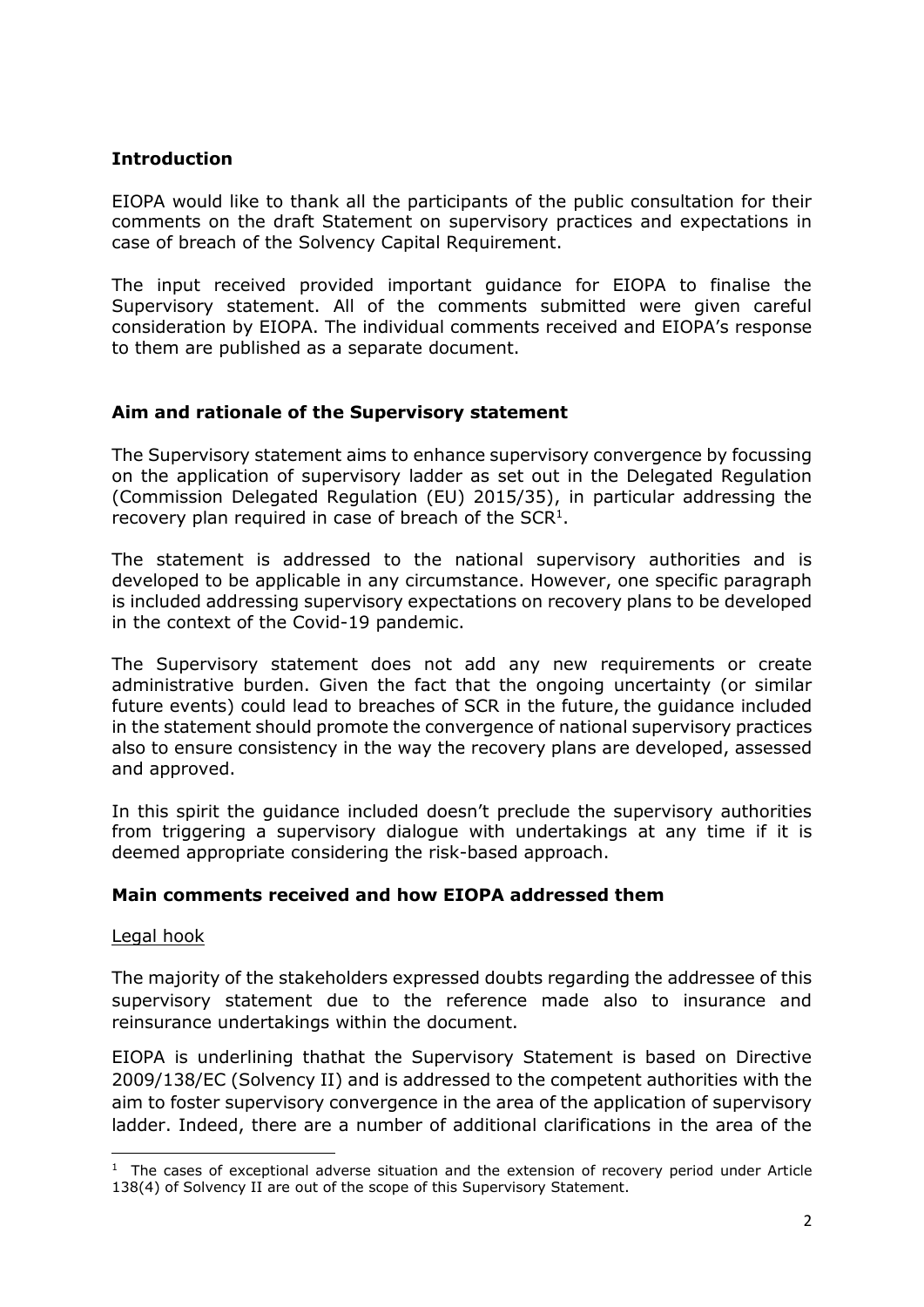application of supervisory ladder which the experience has shown to be needed (e.g. the date of non compliance) and were clarified in this supervisory statement.

The document sets supervisory expectations which translate ultimately on undertakings. Therefore, as in other documents, and considering that the document is based on requirements imposed to undertakings in Solvency II Directive, the drafting choosen refers to undertakings.

It is EIOPAs duty to contribute to high quality common supervisory standards and practices in particular by providing statements on the basis of Article 29(2) of Regulation (EU) No 1094/2010.

# **Scope**

Stakeholders argued that there is no need to dedicate a paragraph to the application of supervisory ladder in the current situation caused by the outbreak of Covid-19. EIOPA has further highlighted that, even if the trigger event for this supervisory statement was clearly the out break of Covid-19 pandemic<sup>2</sup>, the Supervisory Statement is developed to be applicable in any circumstance.

A number of stakeholders asked to explicity highlight in the statement that it should only address situations where the SCR is not covered. EIOPA has not taken on board this comment and has further clarified that in accordance with Article 138 of the Solvency II Directive a non-compliance with the SCR starts when the SCR ratio is below 100%. However, intensified supervision may and should indeed start before, at least when a risk of breaching the SCR in the next 3 months is observed, according to the same article in order to implement a preventive and forward-looking supervision.

Based on comments received from a number of respondents to the consultation paper it has been clarified in the paper that out of the scope of the supervisory statement are the cases of exceptional adverse situation and the extention of recovery period under Art. 138(4) of the Solvency II Directive.

The analysis of the causes for non-compliance should be done from the perspective of the undertaking considering any type of internal/ external causes (including Covid-19).

### Observation of non-compliance

1

Stakeholders argued that using the on-going monitoring to identify the date of non-compliance with the SCR could potentially lead to evaluations not aligned with the quarterly/annual reporting. Respondents to the public consultation believe that the on-going monitoring figures should be used by the undertaking's management as early warning indicators. The start of the two-months period should be linked to the quarterly/annual reporting.

 $<sup>2</sup>$  This is the reason why one specific parapgraph sets out expectation about the recovery plan submitted in the</sup> context of the Covid-19 pandemic.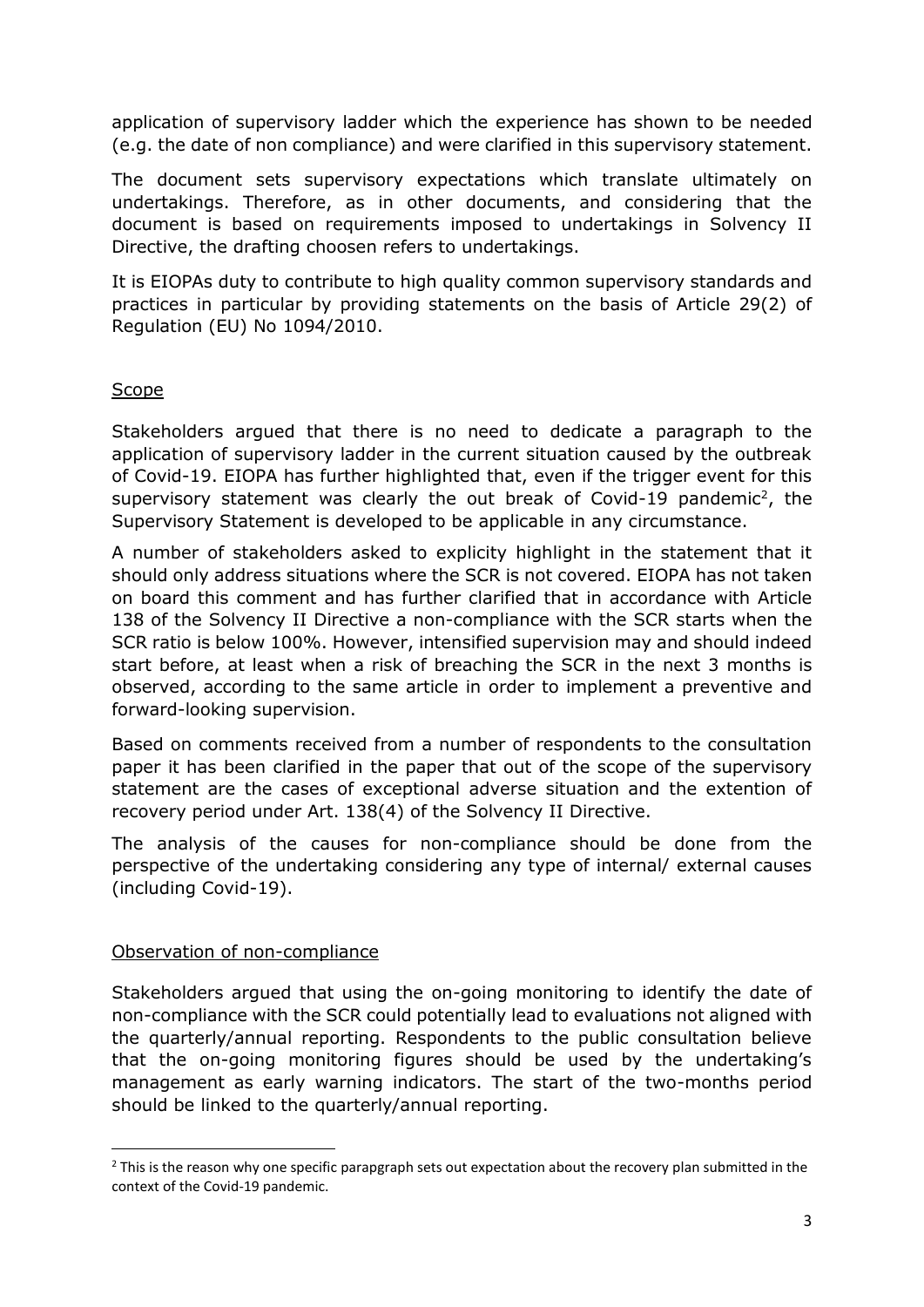EIOPA has clarified that, on the basis of Article 138(1) of the Solvency II Directive, that the date of non-compliance with the SCR should be considered as the date on which non-compliance with the SCR has been observed and communicated to the AMSB immediately through their on-going monitoring. Indeed, this has been shared as a practical experience among members which has improved the quality of the supervisory work and the further steps taken to safeguard the SCR of the company concerned. On the contrary, using the date of non-compliance basedon quarterly/ annual reporting figures, may lead to delayed intervention measures and limited possibilities to restore compliance.

### Request of a recovery plan under Article 138(2) of Solvency II

The majority of stakeholders welcomed the approach of supervisory authorities being able to consider that the submission of recovery plan is not needed, if the undertaking has adopted prompt recovery measures which restored compliance with the SCR within two months and these measures are considered by the supervisory authorities as adequate to preserve a sustainable solvency situation. There were however doubts raised by some stakeholders that there might be technical and operational issues to fully analyse the cause of the SCR breach for such a time period.

EIOPA is of the view that the recovery plan is an emergency plan and this should be reflected when analysing the causes for the non-compliance and in the preparation of the plan itself. The sustainable restore of the compliance with the SCR within two months and the positive consideration from the supervisory authority which allows not to submit a recovery plan also takes into account the proportionality principle.

### Causes of non-compliance

A number of stakeholders argued that the recovery plan needs to be seen as an "emergency plan" for restoring SCR and the purpose must first and foremost be to accomplish this. Demanding a long assessment of causes for non-compliance could prolong the period of preparation of the plan too much which would not be in line with the Solvency II Directive (Article 138).

In this context EIOPA has slightly redrafted the text of the supervisory statement by adding a reference to 'key aspects of the causes of non-compliance and of any material shortcomings in the risk management system' and that the causes of non-compliance are expected to be assessed as part of the recovery plan or 'otherwise'. The new drafting already reflects the fact that the analysis should be focused on main causes and that there is no expectation for a detailed and time consuming analysis of the causes.

### Assumptions and scenarios of the recovery plan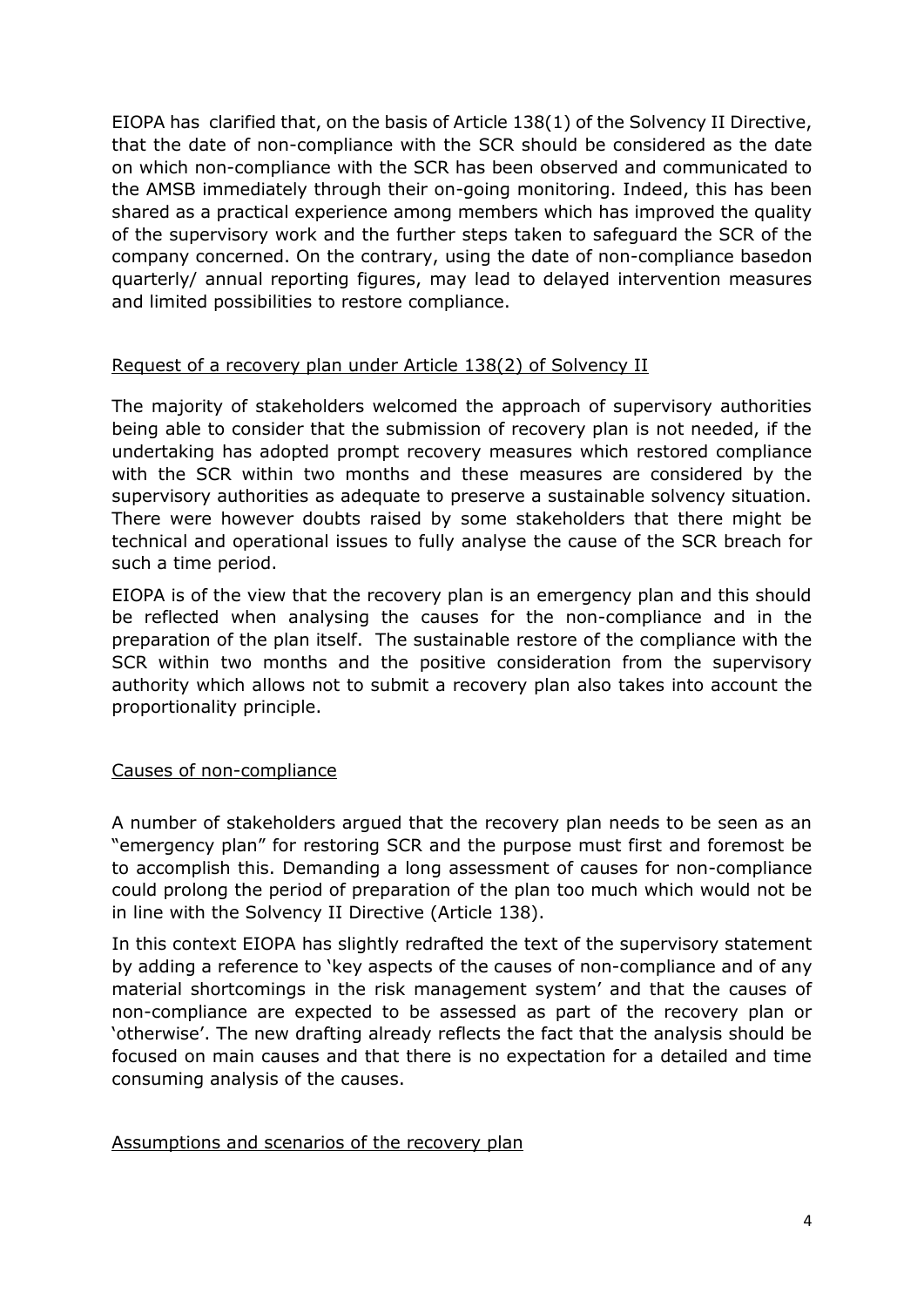The main point raised by stakeholders with regard to the assumptions and scenarios of the recover plan was the reference to the application of the principle of proportionality.

EIOPA is of the view that the principle of proportionality has been already taken into consideration by referring to 'considering the principle of proportionality' when describing the assumptions and scenarios to be included in the recovery plan. Moreover supervisory authorities are in the best position to know the specific business models of each company on the market so the proportionality principle will already be embedded in their assessment.

#### Recovery measures

A number of stakeholders highlighted that the focus of the recovery measures should be on the re-establishment of the level of eligible own funds covering the SCR or the reduction of the risk profile to ensure compliance with the SCR within a required timeframe. Furthermore an argument was brought that the reference to the solvency position in a 'medium to long-term period' is vague and is not fully in line with the requirements of the Solvency II Directive.

EIOPA has noted the comments received and the reference to 'medium to longterm' has been replaced with 'sustainable' which gives the expression of a stable recovery. Further in paragraph 29 of the statement the reference to 'medium to long-term' has been also deleted.

### Recovery period

Stakeholders shared the opinion that the maximum recovery period (nine months), laid down in Article 138(3) of the Solvency II Directive, in order to restore compliance is too restrictive and it would be preferable to extend it to twelve months at least which correspond to the length of accounting period or specific underwriting processes. Indeed, some recovery measures may last longer than nine months.

It was not possible to consider this comment on the supervisory statement as this proposal should be dealt rather in policy driven work, which is out of the scope of the current work.

### Monitoring and non-compliance at the end of the recovery period

A number of stakeholders argued that the statement goes against Article 144 of the Solvency II Directive which states that supervisory authorities should withdraw the undertaking´s authorisation when it does not comply with the Minimum Capital Requirement and the supervisory authority considers that the finance scheme submitted is not adequate or the undertaking fails to comply with the approved scheme within three months from the observation of non-compliance with the MCR.